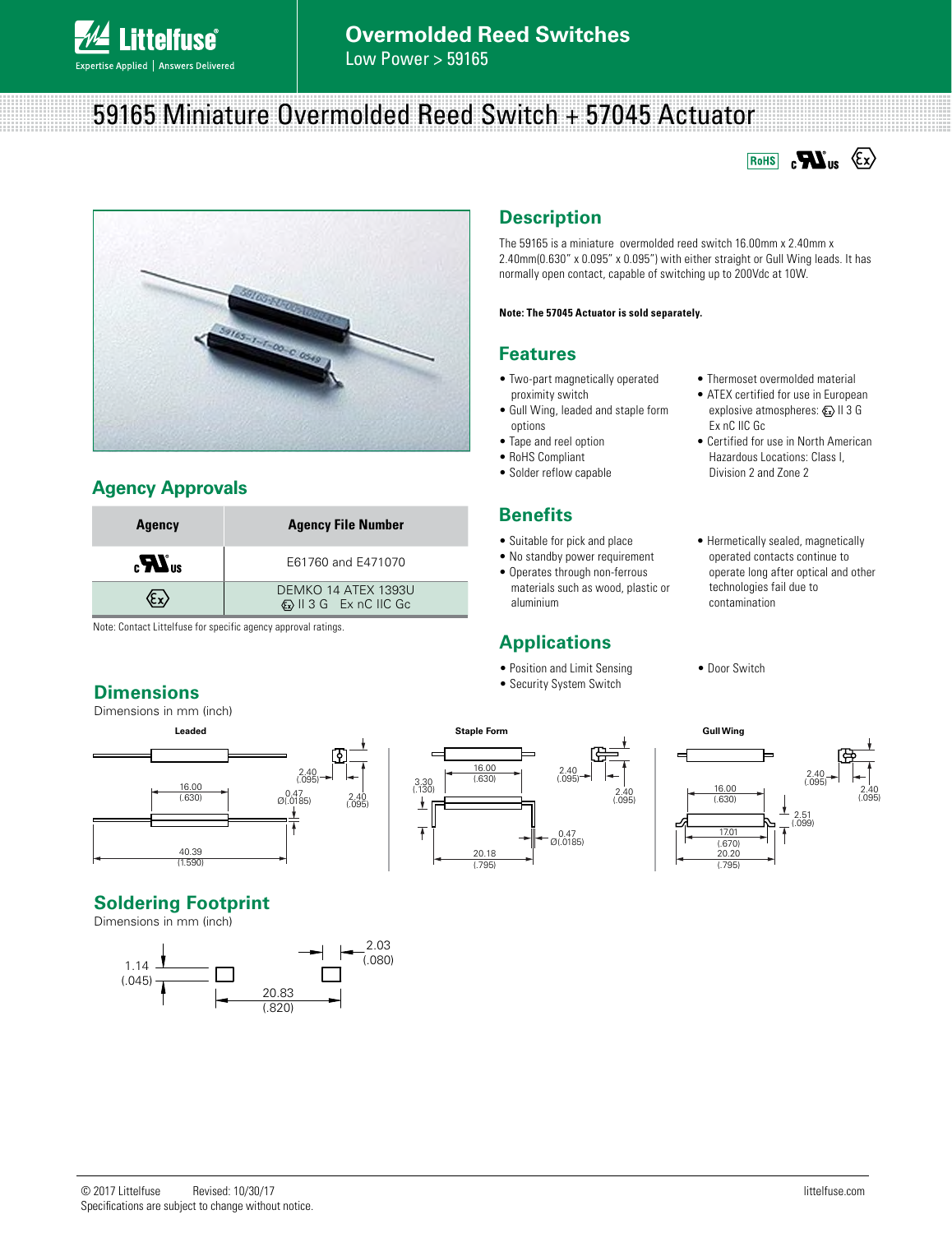# 59165 Miniature Overmolded Reed Switch + 57045 Actuator

## **Electrical Ratings**

| <b>Contact Type</b>            |                                                  |                                        | <b>Normally Open</b> |  |  |
|--------------------------------|--------------------------------------------------|----------------------------------------|----------------------|--|--|
| Switch Type                    |                                                  |                                        | -1                   |  |  |
| Contact Rating <sup>1</sup>    |                                                  | VA/Watt - max.                         | 10                   |  |  |
| Voltage $3$                    | Switching <sup>2</sup><br>Breakdown <sup>4</sup> | Vdc - max.<br>Vac - max.<br>Vdc - min. | 200<br>140<br>250    |  |  |
| Current <sup>3</sup>           | Switching <sup>2</sup><br>Carry                  | Adc - max.<br>Aac - max.<br>Adc - max. | 0.5<br>0.35<br>0.8   |  |  |
| Resistance                     | Contact, Initial<br>Insulation                   | $\Omega$ - max.<br>$\Omega$ - min.     | 0.2<br>$10^{10}$     |  |  |
| Capacitance                    | Contact                                          | $pF - typ.$                            | 0.3                  |  |  |
| Temperature                    | Operating                                        | $^{\circ}C$                            | $-40$ to $+105$      |  |  |
| <b>Product Characteristics</b> |                                                  |                                        |                      |  |  |

| Operate Time <sup>5</sup> |                            | ms - max.  | 1.0 |
|---------------------------|----------------------------|------------|-----|
| Release Time <sup>5</sup> |                            | ms - max.  | 1.0 |
| Shock <sup>6</sup>        | 11 $ms$ $\frac{1}{2}$ sine | G - max.   | 100 |
| Vibration <sup>6</sup>    | 50-2000 Hz                 | $G$ - max. | 30  |

Notes:

1. Contact rating - Product of the switching voltage and current should never exceed the wattage rating. Contact Littelfuse for additional load/life information.

2. When switching inductive and/or capacitive loads, the effects of transient voltages and/or currents should be considered. Refer to Application Notes AN108A and AN107 for details.

3. Electrical Load Life Expectancy - Contact Littelfuse with voltage, current values along with type of load.

4. Breakdown Voltage - per MIL-STD-202, Method 301.

5. Operate (including bounce)/Release Time - per EIA/NARM RS-421-A, diode suppressed coil (Coil II).

6. Shock and Vibration - per EIA/NARM RS-421-A and MIL-STD-202.

## **Sensitivity Options (Using 57045 Actuator)**

| <b>Select Option</b> |               |                            |                                                     |                            |                                                     |                     |                                                     |  |
|----------------------|---------------|----------------------------|-----------------------------------------------------|----------------------------|-----------------------------------------------------|---------------------|-----------------------------------------------------|--|
| <b>Switch Type</b>   |               | <b>Pull-In AT</b><br>Range | <b>Activate Distance, D</b><br>mm (inch)<br>Average | <b>Pull-In AT</b><br>Range | <b>Activate Distance, D</b><br>mm (inch)<br>Average | Pull-In AT<br>Range | <b>Activate Distance, D</b><br>mm (inch)<br>Average |  |
|                      | Normally Open | $10 - 15$                  | 7.4 (.292)                                          | $15 - 20$                  | $6.1$ $(.240)$                                      | $20 - 25$           | 5.1(.201)                                           |  |

Note: 1. Pull-In AT Range: These AT values are the before molding and modification AT of the 59165.

2. The activation distance is average value post modification for the Gull wing option C or D.

#### **Termination Specification**

#### **Termination Options**

| Select Option | <b>Description</b>      |
|---------------|-------------------------|
|               | Leaded                  |
| R             | Staple form             |
|               | Gull Wing bulk packed   |
|               | Gull Wing tape and reel |